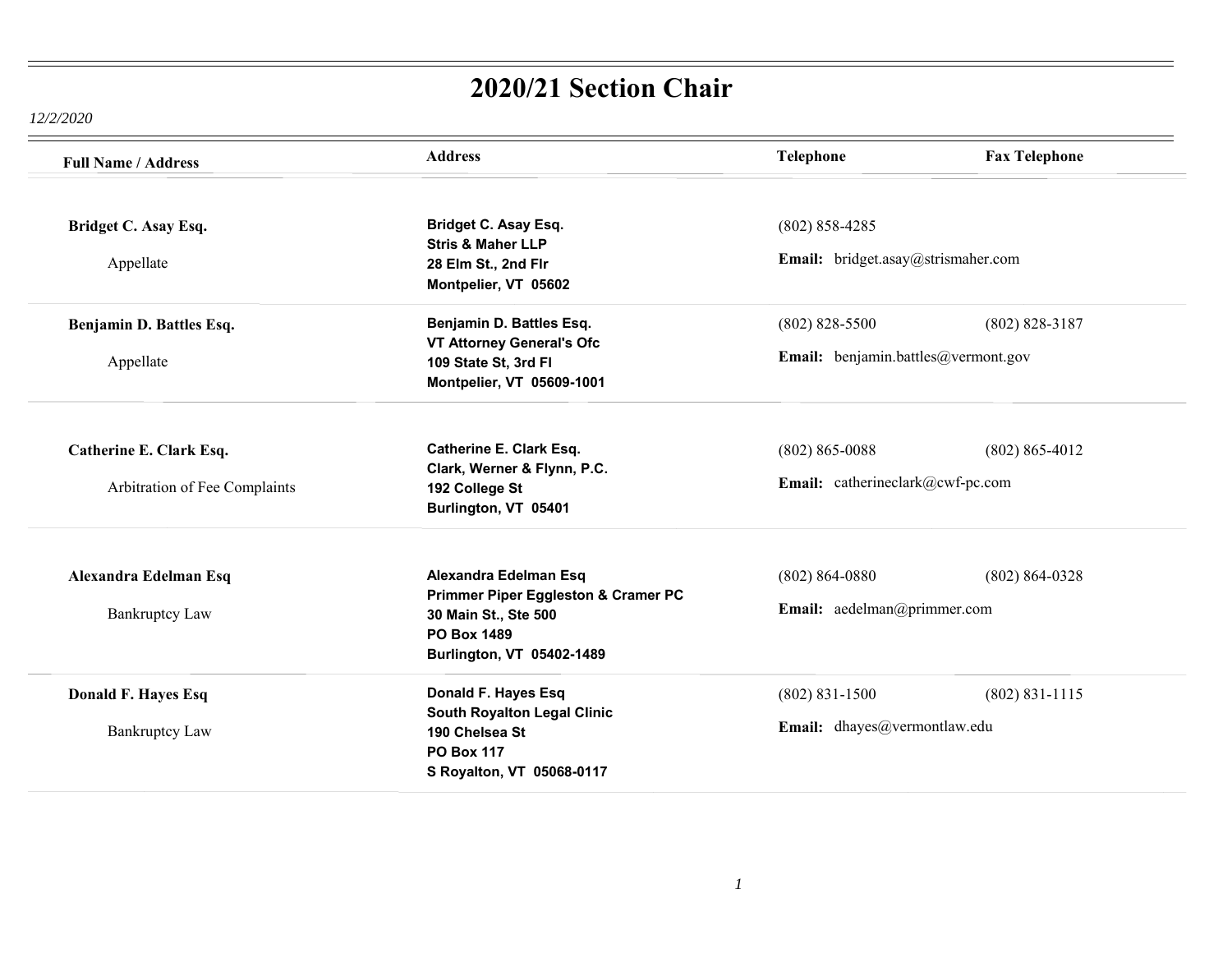| <b>Full Name / Address</b>                              | <b>Address</b>                                                                                                            | <b>Telephone</b>                                       | <b>Fax Telephone</b> |
|---------------------------------------------------------|---------------------------------------------------------------------------------------------------------------------------|--------------------------------------------------------|----------------------|
| Thomas H. Moody Esq.<br><b>Business Association Law</b> | Thomas H. Moody Esq.<br><b>Downs Rachlin Martin PLLC</b><br>199 Main St<br><b>PO Box 190</b><br>Burlington, VT 05402-0190 | $(802) 863 - 2375$<br>Email: tmoody@drm.com            | $(802) 862 - 7512$   |
| Nanci A. Smith Esq.<br>Collaborative Law                | Nanci A. Smith Esq.<br>Nanci A. Smith, Esq. PLLC<br>28 Day Lane, Suite 10<br>Williston, VT 05495                          | $(802)$ 878-8775<br>Email: nanci@nancismithlaw.com     | $(802) 878 - 8790$   |
| Jean L. Murray Esq.<br>Consumer Law                     | Jean L. Murray Esq.<br>Vermont Legal Aid, Inc. - Montpelier<br>56 College St.<br>Montpelier, VT 05602                     | $(802)$ 223-6377 x311<br>Email: jmurray@vtlegalaid.org | $(802)$ 223-7281     |
| Katelyn B. Atwood Esq.<br>Criminal Law                  | Katelyn B. Atwood Esq.<br><b>Rutland County Public Defender's Office</b><br>145 State St<br>Rutland, VT 05701             | $(802)$ 786-5823<br>Email: katelyn.atwood@vermont.gov  | $(802)$ 786-5863     |
| Marilyn A. Mahusky Esq.<br>Disability Law               | Marilyn A. Mahusky Esq.<br>Vermont Legal Aid, Inc. - Springfield<br>56 Main St, Ste 301<br>Springfield, VT 05156          | $(802) 885 - 5181$<br>Email: mmahusky@vtlegalaid.org   | $(802) 885 - 5754$   |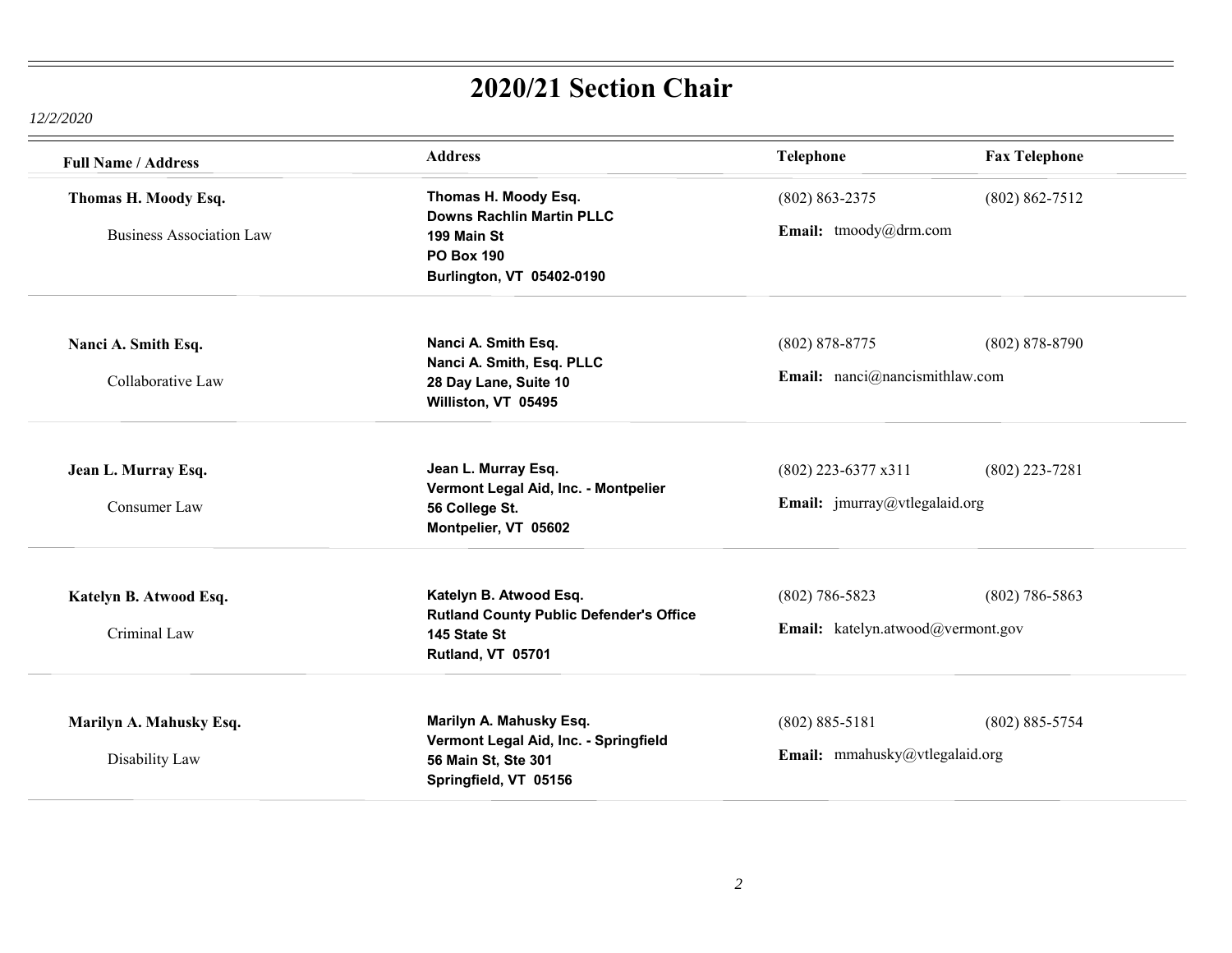| <b>Full Name / Address</b>                  | <b>Address</b>                                                                                                                     | Telephone                                     | <b>Fax Telephone</b>                 |  |
|---------------------------------------------|------------------------------------------------------------------------------------------------------------------------------------|-----------------------------------------------|--------------------------------------|--|
| Neil H. Groberg Esq.                        | Neil H. Groberg Esq.                                                                                                               | $(802)$ 399-2240                              | $(802)$ 419-3232                     |  |
| Dispute Resolution                          | Neil Groberg Attorney at Law, LLC<br>123 Summit St<br>Burlington, VT 05401                                                         |                                               | Email: neil@grobergmediation.com     |  |
| Richard D. Hecht Esq.<br>Dispute Resolution | Richard D. Hecht Esq.<br>Law Office of Richard D. Hecht/Roundtable<br><b>Resolutions</b><br>235 Loomis St<br>Burlington, VT 05401  | $(802) 864 - 9191$                            | Email: rdhecht@burlingtontelecom.net |  |
| <b>Erik Wheeler</b><br>Dispute Resolution   | <b>Erik Wheeler</b><br><b>Accord Mediation</b><br>32 Birchwood Ln<br>Burlington, VT 05408                                          | $(802)$ 391-4121                              | Email: erik@accordmediationvt.com    |  |
| Glenn A. Jarrett Esq.<br>Elder Law          | Glenn A. Jarrett Esq.<br><b>Jarrett &amp; Luitjens</b><br>1795 Williston Rd, Ste 125<br>S. Burlington, VT 05403-6424               | $(802) 864 - 5951$<br>Email: Glenn@vtelaw.com | $(802) 864 - 5953$                   |  |
| Gerald R. Tarrant Esq.<br>Environmental Law | Gerald R. Tarrant Esq.<br>Tarrant, Gillies, Richardson & Shems<br>44 E State St<br><b>PO Box 1440</b><br>Montpelier, VT 05601-1440 | $(802)$ 223-1112<br>Email: gtarrant@tgrvt.com | $(802)$ 223-6225                     |  |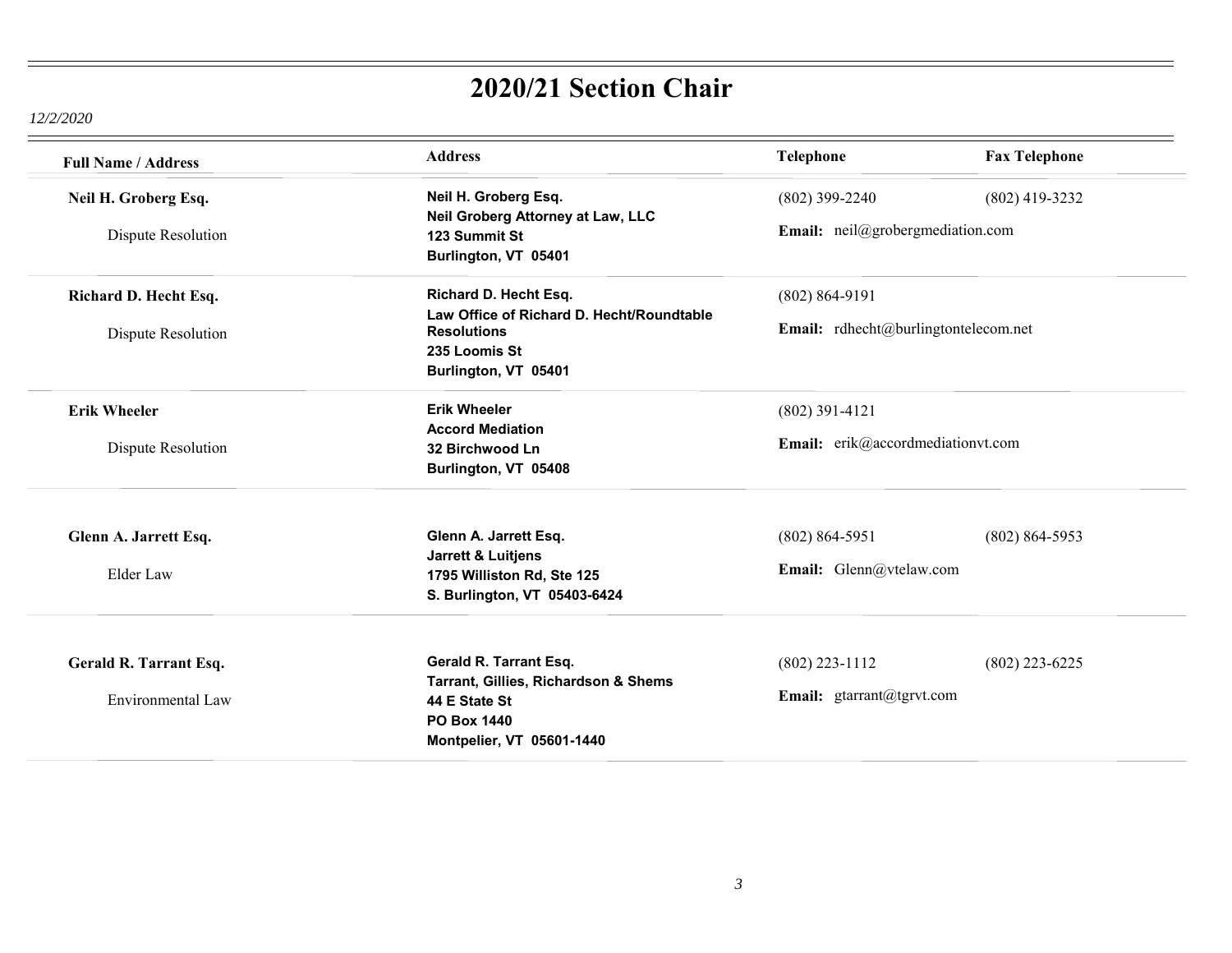| <b>Full Name / Address</b>                                       | <b>Address</b>                                                                                                                                       | Telephone                                                      | <b>Fax Telephone</b> |
|------------------------------------------------------------------|------------------------------------------------------------------------------------------------------------------------------------------------------|----------------------------------------------------------------|----------------------|
| Patricia G. Benelli Esq.<br>Family Law                           | Patricia G. Benelli Esq.<br>Dakin & Benelli, P.C.<br>26 Main St<br><b>PO Box 499</b><br>Chester, VT 05143-0499                                       | $(802)$ 875-4000<br>Email: pbenelli@dakinbenelli.com           | $(802)$ 875-4200     |
| <b>Timothy C Doherty Esq.</b><br><b>Federal Practice Section</b> | <b>Timothy C Doherty Esq.</b><br><b>Downs Rachlin Martin PLLC</b><br>199 Main St<br><b>PO Box 190</b><br>Burlington, VT 05402-0190                   | $(802) 863 - 2375$<br>Email: tdoherty@drm.com                  | $(802) 862 - 7512$   |
| <b>Paul Andrew Kervick Esq</b><br>Health Law/IPR-Doctors         | <b>Paul Andrew Kervick Esq</b><br>Dunkiel Saunders Elliott Raubvogel & Hand, PLLC<br>91 College St<br><b>PO Box 545</b><br>Burlington, VT 05402-0545 | $(802) 860 - 1003 x115$<br>Email: dkervick@dunkielsaunders.com | $(802) 860 - 1208$   |
| Elizabeth R. Wohl Esq.<br>Health Law/IPR-Doctors                 | Elizabeth R. Wohl Esq.<br><b>Brattleboro Retreat</b><br><b>Anna Marsh Lane</b><br><b>PO Box 803</b><br>Brattleboro, VT 05302                         | $(802)$ 258-6988<br>Email: ewohl@brattlebororetreat.org        |                      |
| Sidney Collier Esq.<br>Immigration Law                           | Sidney Collier Esq.<br>Law Office of Sidney Collier, PLC<br>27 Main St, Ste 12<br>Montpelier, VT 05602                                               | $(802)$ 522-9901<br>Email: scollier@collierimmigration.com     | $(802)$ 318-4299     |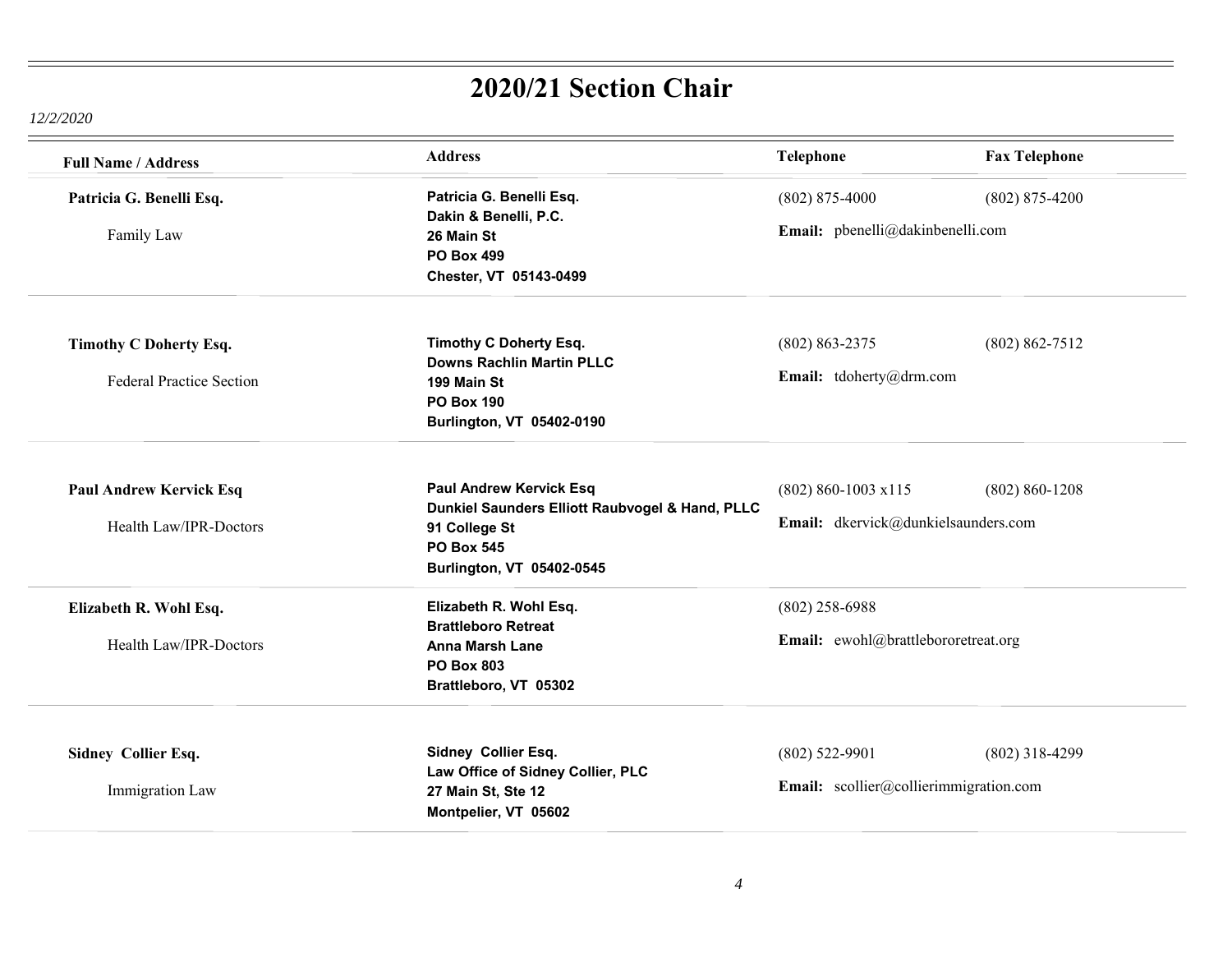| <b>Full Name / Address</b>   | <b>Address</b>                                                                                                | <b>Telephone</b>                  | <b>Fax Telephone</b> |
|------------------------------|---------------------------------------------------------------------------------------------------------------|-----------------------------------|----------------------|
| Doreen F. Connor Esq.        | Doreen F. Connor Esq.                                                                                         | $(603) 626 - 3300$                | $(603) 626 - 0997$   |
| Insurance Law                | Primmer Piper Eggleston & Cramer PC<br>900 Elm St, 19th FI<br><b>PO Box 3600</b><br>Manchester, NH 03105-3600 | Email: dconnor@primmer.com        |                      |
| Andrew D. Manitsky Esq.      | Andrew D. Manitsky Esq.<br>Lynn, Lynn, Blackman & Manitsky, PC                                                | $(802) 860 - 1500$                | $(802) 860 - 1580$   |
| <b>Intellectual Property</b> | 76 St. Paul St., Ste 400<br>Burlington, VT 05401                                                              | Email: amanitsky@lynnlawvt.com    |                      |
| Mark D. Oettinger Esq.       | Mark D. Oettinger Esq.                                                                                        | $(802)$ 540-0250                  |                      |
| International Law & Practice | Montroll, Backus & Oettinger, P.C.<br>126 College St., Ste. 400<br>Burlington, VT 05402                       | Email: moettinger@mblawoffice.com |                      |
| Tara J. Devine Esq           | Tara J. Devine Esq                                                                                            | $(802)$ 775-5580                  | $(802)$ 775-5582     |
| Juvenile Law                 | 24 1/2 Center St<br>Rutland, VT 05701                                                                         | Email: devinelawvt@gmail.com      |                      |
| Sarah Star Esq               | <b>Sarah Star Esq</b><br><b>PO Box 106</b>                                                                    | $(802)$ 385-1023                  | $(802)$ 419-3600     |
| Juvenile Law                 | Middlebury, VT 05753                                                                                          | Email: sarahstar.esq@gmail.com    |                      |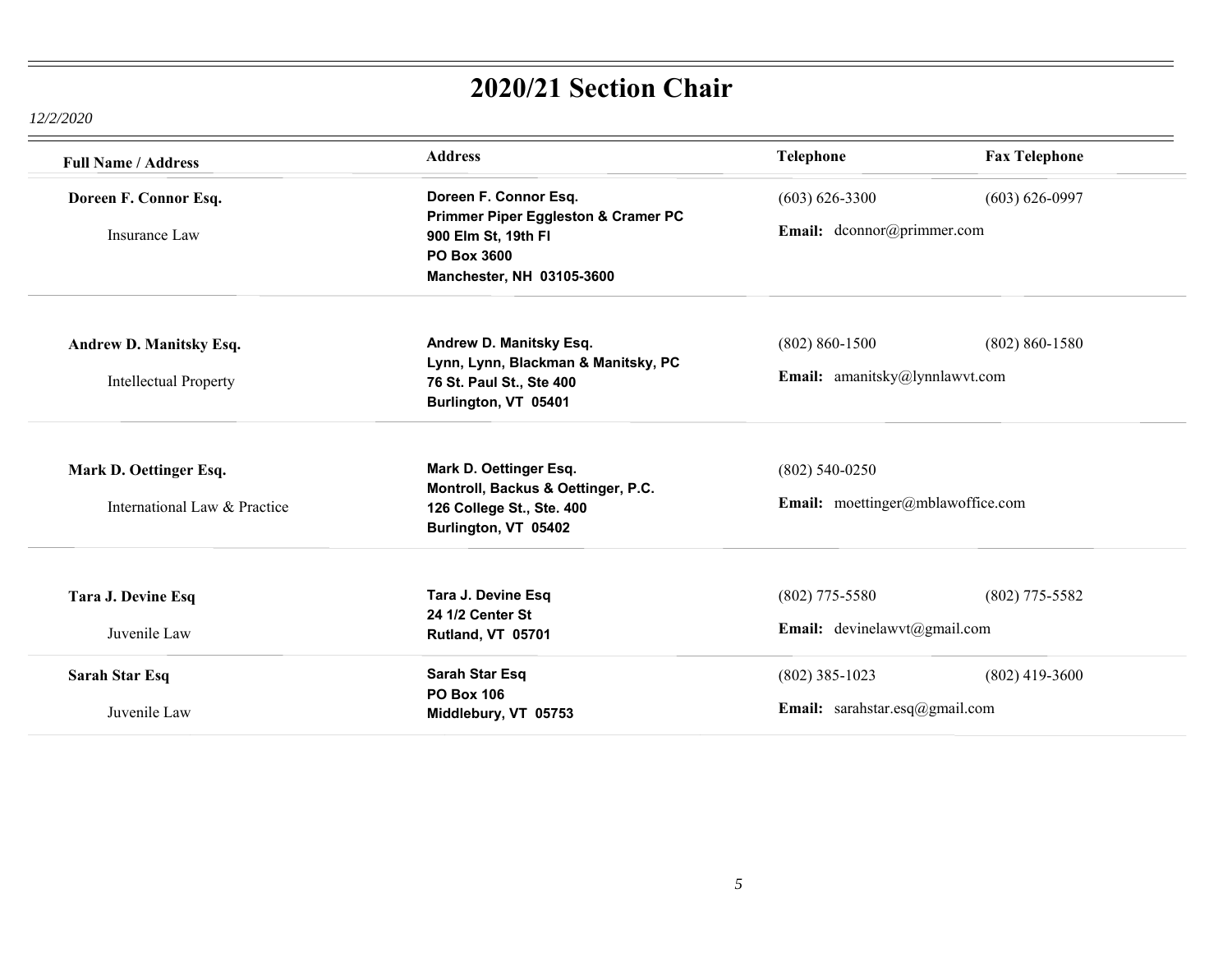| <b>Full Name / Address</b> | <b>Address</b>                           | Telephone                           | <b>Fax Telephone</b> |
|----------------------------|------------------------------------------|-------------------------------------|----------------------|
| Stephen D. Ellis Esq.      | Stephen D. Ellis Esq.                    | $(802) 860 - 4152$                  | $(802)$ 658-0042     |
|                            | <b>Paul Frank + Collins PC</b>           |                                     |                      |
| Labor & Employment Law     | <b>One Church St</b>                     | Email: sellis@pfclaw.com            |                      |
|                            | PO Box 1307                              |                                     |                      |
|                            | Burlington, VT 05402-1307                |                                     |                      |
|                            |                                          |                                     |                      |
| Samara D. Anderson Esq.    | Samara D. Anderson Esq.                  | $(802)$ 377-2438                    |                      |
|                            | Agency of Human Services, Central Office | Email: samara.anderson@vermont.gov  |                      |
| Lawyer Well-Being          | 280 State Drive                          |                                     |                      |
|                            | <b>Building NOB 2 North, A</b>           |                                     |                      |
|                            | Waterbury, VT 05671-2110                 |                                     |                      |
| <b>Carie Tarte, RP</b>     | <b>Carie Tarte, RP</b>                   | $(802)$ 489-5258                    | $(802)$ 489-5386     |
|                            | <b>Maley and Maley, PLLC</b>             |                                     |                      |
| Paralegals                 | 30 Main St., Ste 450                     | Email: carie@maleyandmaley.com      |                      |
|                            | <b>PO Box 443</b>                        |                                     |                      |
|                            | Burlington, VT 05402-0443                |                                     |                      |
|                            |                                          |                                     |                      |
| Gregory A. Weimer Esq.     | Gregory A. Weimer Esq.                   | $(802)$ 651-0960                    | $(802)$ 651-0964     |
|                            | Kirkpatrick & Goldsborough, PLLC         | <b>Email:</b> gweimer@vtlawfirm.com |                      |
| Practice & Procedure       | 1233 Shelburne Rd, Ste E-1               |                                     |                      |
|                            | <b>Lakewood Commons</b>                  |                                     |                      |
|                            | S Burlington, VT 05403                   |                                     |                      |
|                            |                                          |                                     |                      |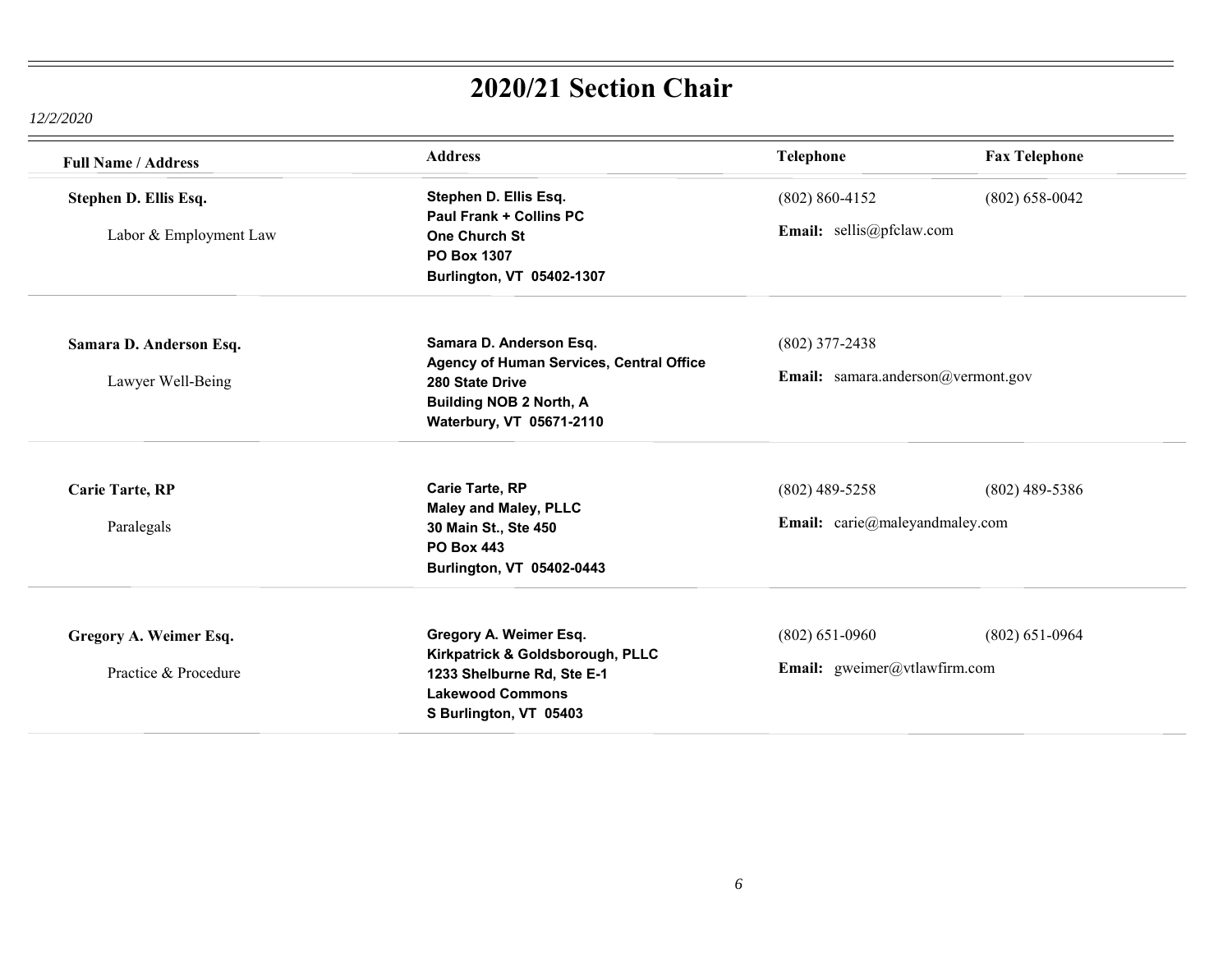| <b>Full Name / Address</b>  | <b>Address</b>                                                        | <b>Telephone</b>                     | <b>Fax Telephone</b> |
|-----------------------------|-----------------------------------------------------------------------|--------------------------------------|----------------------|
| Mark A. Langan Esq.         | Mark A. Langan Esq.<br>Dinse P.C.                                     | $(802) 864 - 5751$                   | $(802) 859 - 8723$   |
| Probate & Trust Law         | 209 Battery St<br><b>PO Box 988</b>                                   | Email: mlangan@dinse.com             |                      |
|                             | Burlington, VT 05402-0988                                             |                                      |                      |
|                             |                                                                       |                                      |                      |
| David W. Gartenstein Esq.   | David W. Gartenstein Esq.                                             | $(802)$ 257-2503                     | $(802)$ 257-2864     |
| Professional Responsibility | <b>Windham County State's Attorney's Ofc</b><br>100 Main St., 4th Fl. | Email: david.gartenstein@vermont.gov |                      |
|                             | <b>PO Box 785</b><br>Brattleboro, VT 05302-0785                       |                                      |                      |
|                             |                                                                       |                                      |                      |
| Benjamin H. Deppman Esq.    | Benjamin H. Deppman Esq.<br>Deppman Law PLC                           | $(802)$ 388-6337                     | $(802)$ 382-8840     |
| Property Law/IPR-Realtors   | 2 Park St.                                                            | Email: bdeppman@middlaw.com          |                      |
|                             | Middlebury, VT 05753                                                  |                                      |                      |
| James E. Knapp Esq.         | James E. Knapp Esq.<br>First American Title Ins. Co.                  | $(802)$ 764-3065                     |                      |
| Property Law/IPR-Realtors   | 32 Seymour St, Ste 103<br>Williston, VT 05495                         | Email: jimknapp@firstam.com          |                      |
|                             |                                                                       |                                      |                      |
| Michael D. Caccavo Esq.     | Michael D. Caccavo Esq.<br>85 Washington St                           | $(802)$ 476-4856                     | $(802)$ 476-3567     |
| Solo and Small Firm Section | <b>PO Box 459</b><br>Barre, VT 05641-0459                             | Email: Michael@vtestatelaw.com       |                      |
|                             |                                                                       |                                      |                      |